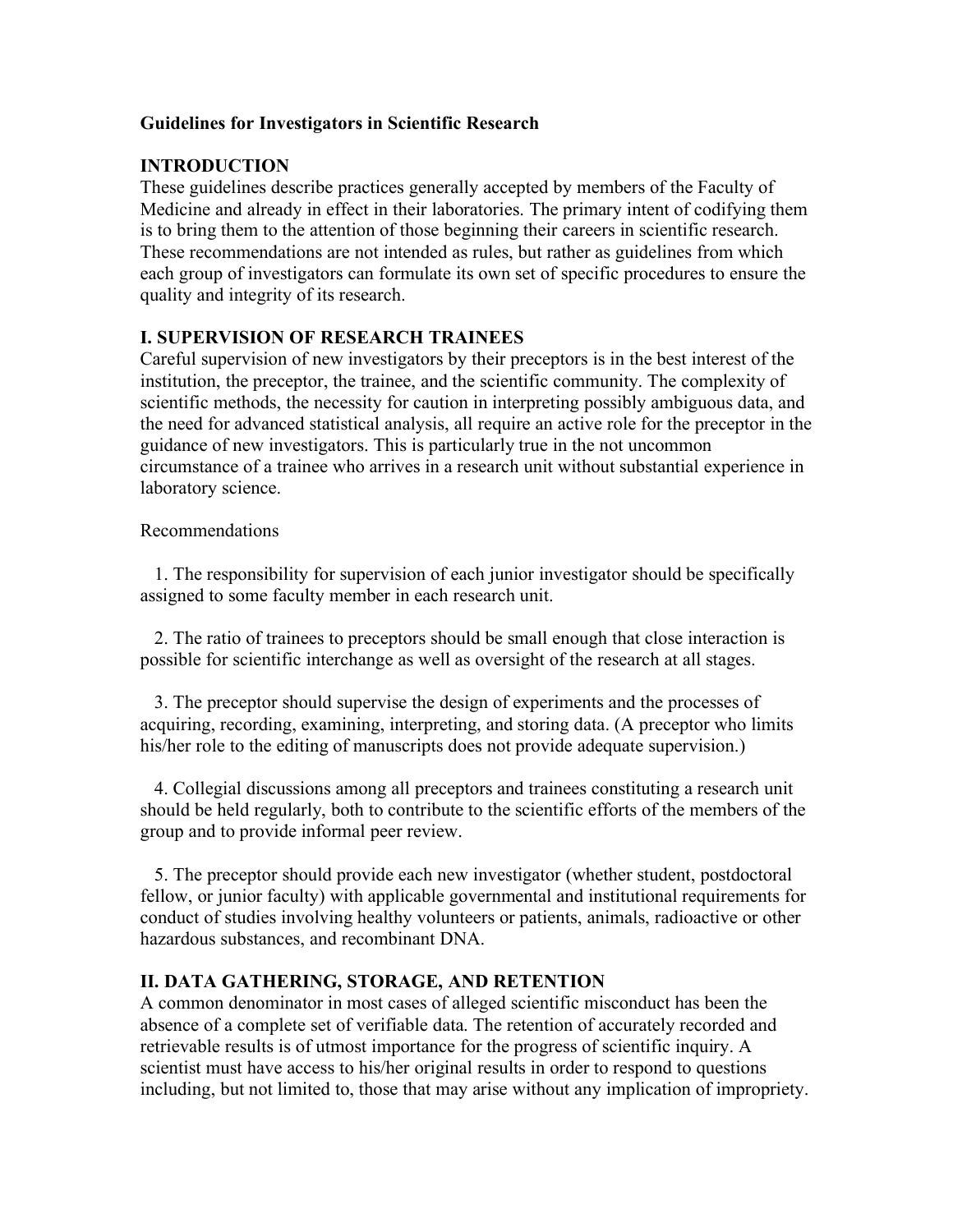Moreover, errors may be mistaken for misconduct when the primary experimental results are unavailable. In addition, when statistical analysis is required in the interpretation of data, it should be used in the design of studies as well as in the evaluation of results.

#### Recommendations

 1. Custody of all original primary laboratory data must be retained by the unit in which they are generated. An investigator may make copies of the primary data for his/her own use.

 2. Original experimental results should be recorded, when possible, in bound books with numbered pages. An index should be maintained to facilitate access to data.

3. Machine print-outs should be affixed to or referenced from the laboratory notebooks.

 4. Primary data should remain in the laboratory at all times and should be preserved as long as there is any reasonable need to refer to them. The chief of each research unit must decide whether to preserve such primary data for a given number of years or for the life of the unit. In no instance, however, should primary data be destroyed while investigators, colleagues, or readers of published results may raise questions answerable only by reference to such data.

### **III. AUTHORSHIP**

A gradual diffusion of responsibility for multi-authored or collaborative studies has led in recent years to the publication of papers for which no single author was prepared to take full responsibility. Two critical safeguards in the publication of accurate, scientific reports are the active participation of each co-author in verifying that part of a manuscript that falls within his/her specialty area and the designation of one author who is responsible for the validity of the entire manuscript.

### Recommendations

 1. Criteria for authorship of a manuscript should be determined and announced by each department or research unit. The Committee considers only reasonable criterion to be that the co-author has made a significant intellectual or practical contribution. The concept of "honorary authorship" is deplorable.

 2. The first author should assure the head of each research unit or department chairperson that he/she has reviewed all the primary data on which the report is based and provide a brief description of the role of each co-author. (In multi-institutional collaborations, the senior investigator in each institution should prepare such statements.)

 3. Appended to the final draft of the manuscript should be a signed statement from each co-author indicating that he/she has reviewed and approved the manuscript to the extent possible, given individual expertise.